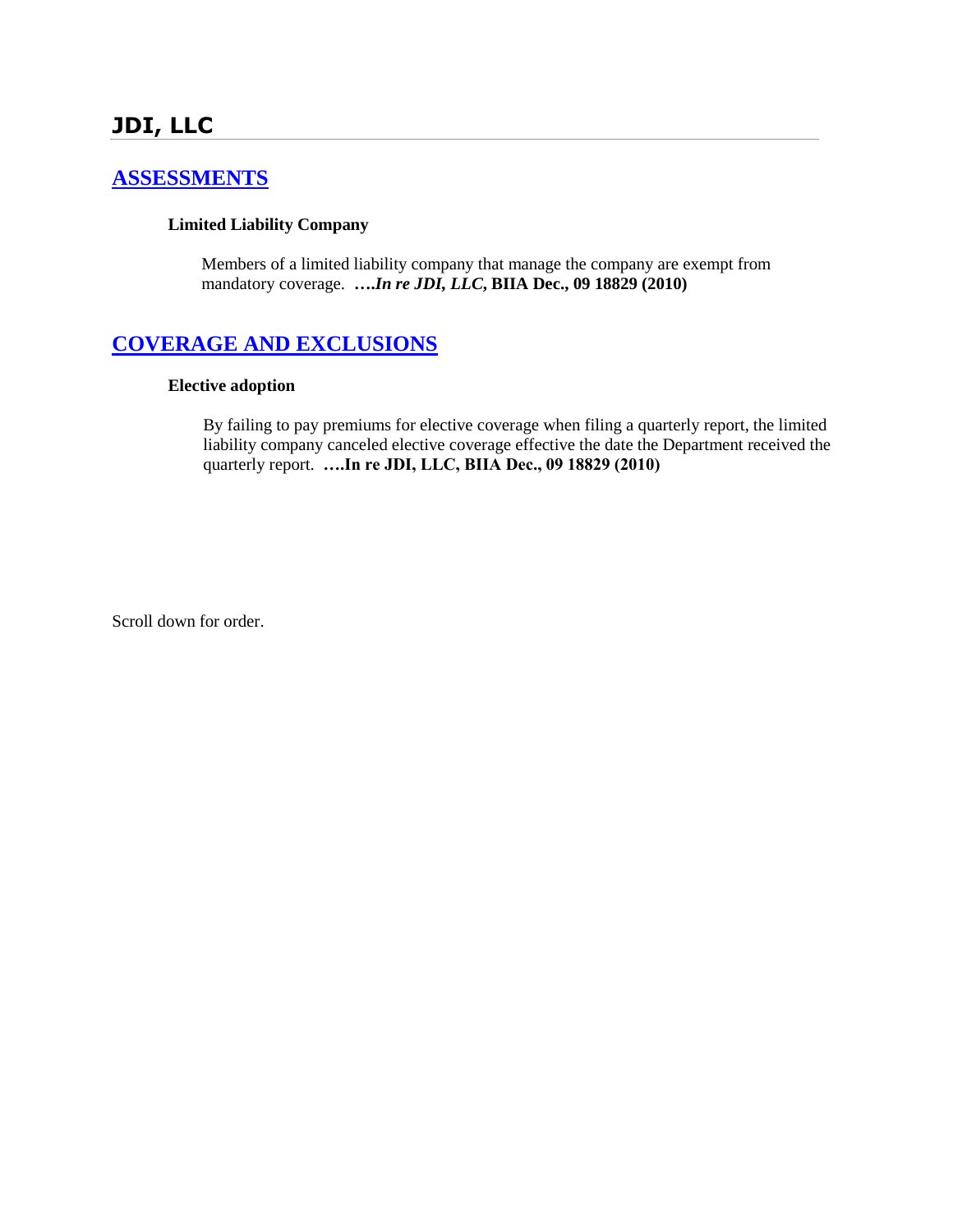## **BEFORE THE BOARD OF INDUSTRIAL INSURANCE APPEALS STATE OF WASHINGTON**

**)**

**IN RE: J D I, LLC ) DOCKET NO. 09 18829**

**FIRM NO. 139,488-00 ) DECISION AND ORDER**

APPEARANCES:

Firm, J D I, LLC, by Joel Ihrke, Member

Department of Labor and Industries, by The Office of the Attorney General, per Brian L. Dew, Assistant

The firm, J D I, LLC, filed an appeal with the Board of Industrial Insurance Appeals on August 24, 2009, from the Order and Notice Reconsidering Notice and Order of Assessment No. 0469526, dated August 6, 2009. In this order, the Department, pursuant to RCW 51.48.131, modified Notice and Order of Assessment No. 0469526, dated September 4, 2008, and ordered taxes due and owing the State Fund in the amount of \$3,654.09, for the third quarter of 2007, through the second quarter of 2008, including penalties and interest. The Department order is **REVERSED AND REMANDED**.

#### **DECISION**

As provided by RCW 51.52.104 and RCW 51.52.106, this matter is before the Board for review and decision. The employer filed a timely Petition for Review of a Proposed Decision and Order issued on March 17, 2010, in which the industrial appeals judge affirmed the order of the Department dated August 6, 2009.

The Board has reviewed the evidentiary rulings in the record of proceedings and finds that no prejudicial error was committed. The rulings are affirmed.

The principle basis for the Notice and Order of Assessment, which resulted from an audit, was the Department's determination that Daniel Wanless, a member of the LLC, was a worker subject to mandatory coverage under the Industrial Insurance Act. We have granted review because we disagree with this determination. The record before us supports the firm's contention that this was a limited liability corporation managed by members, and that both members "qualify for exemption under subsection (5) of this section" because they were partners. RCW 51.12.020(13)(a). JDI presented the testimony of its members, Joel Ihrke and Daniel Wanless, and eighteen exhibits labeled 1A through 1M. Mr. Ihrke's testimony in reference to

1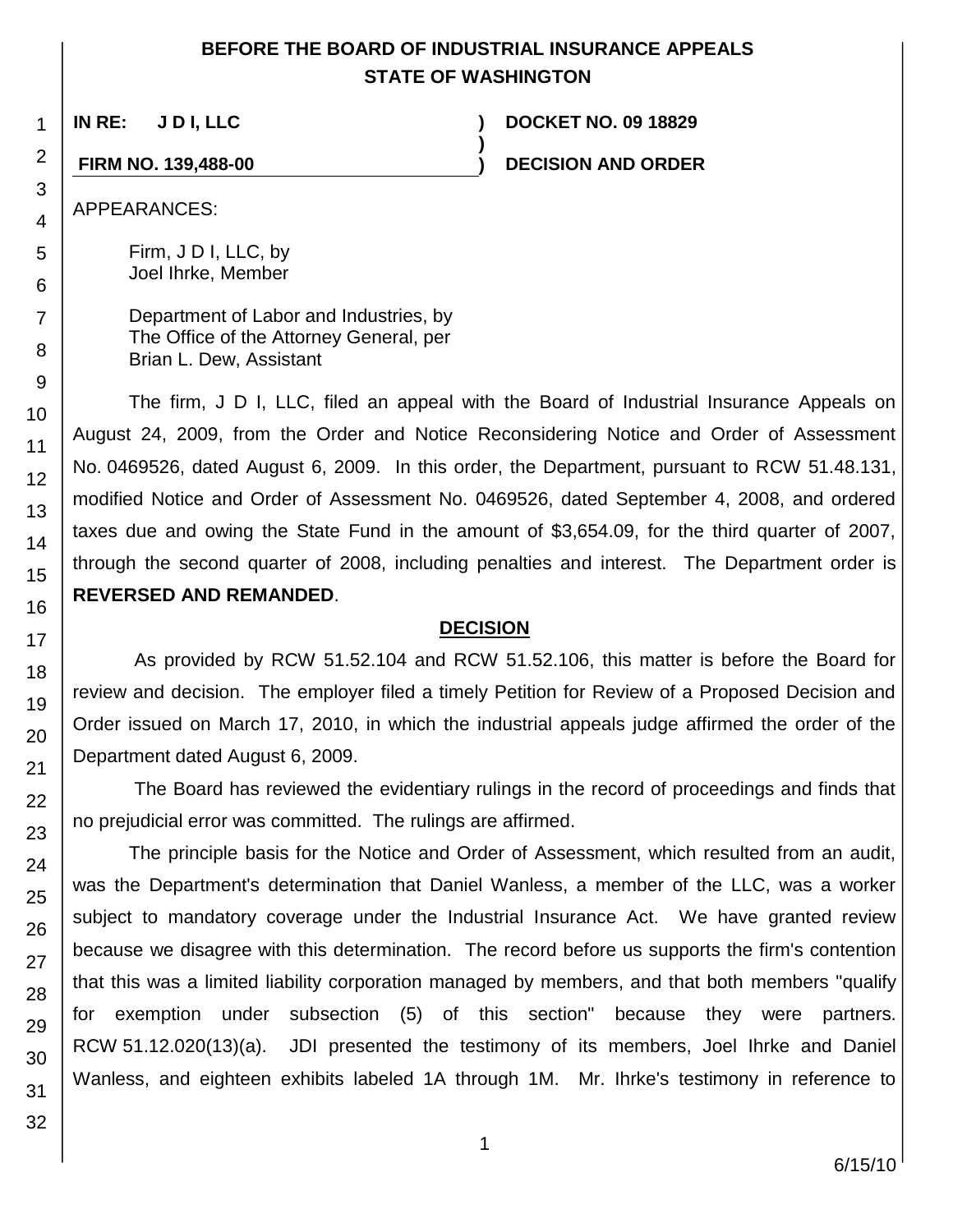1 2 3 4 5 6 7 8 Exhibits 1C-1, 1C-2, and 1C-3, JDI's "Limited Liability Company License Renewal & Annual Reports," dated July 2, 2007, June 21, 2008, and June 30, 2009, establishes that the limited liability corporation was managed by members. In reference to Exhibits 1C-1, 1C-2, and 1C-3, Mr. Ihrke testified that: Q. And right above your signature do you see some -- a line? A. Yes. Q. Can you read that line to me today? A. "Is the limited liability company managed by managers?"

- Q. Did you make a mark on that box?
- A. Yes. I checked "No."
	- Q. Why did you check "No"?
	- A. Because my understanding of LLC's at that point was you could have like a group of executives or managers that manager [*sic*] your LLC or the LLC is just managed by the members itself. And that's what we were, two members that were managing this company.
	- Q. Now, was that always the case with JDI?
	- A. Yes.

1/19/10 Tr. at 8-9.

9

10

11

12

13

14

15

16

17

18

32

RCW 25.15.150(1) provides:

19 20 21 22 23 24 25 26 27 (1) Unless the certificate of formation vests management of the limited liability company in a manager or managers: (a) Management of the business or affairs of the limited liability company shall be vested in the members; and (b) each member is an agent of the limited liability company for the purpose of its business and the act of any member for apparently carrying on in the usual way the business of the limited liability company binds the limited liability company unless the member so acting has in fact no authority to act for the limited liability company in the particular matter and the person with whom the member is dealing has knowledge of the fact that the member has no such authority. Subject to any provisions in the limited liability company agreement or this chapter restricting or enlarging the management rights and duties of any person or group or class of persons, the members shall have the right and authority to manage the affairs of the limited liability company and to make all decisions with respect thereto.

28 29 30 31 There has been no evidence introduced to show that the "certificate of formation vests management of the limited liability company in a manager or managers." Accordingly the "(m)anagment of the business or affairs of the limited liability company" are vested in the members, Joel Ihrke and Daniel Wanless.

The Application for Elective Coverage, Exhibit 1N, identifies Mr. Ihrke as manager and owner of 90 percent of the LLC, and Mr. Wanless as member and owner of 10 percent of the LLC. Based

2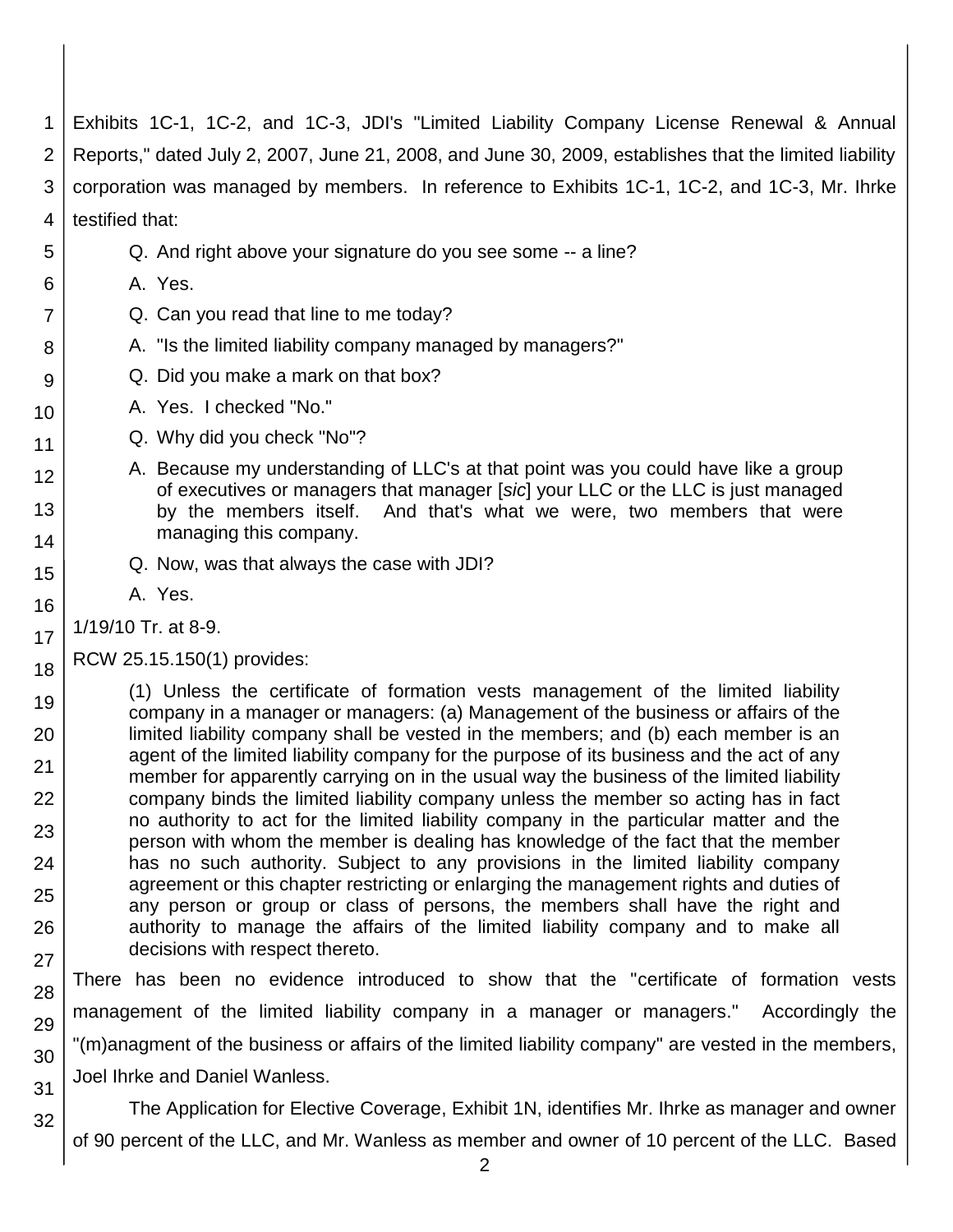1 2 3 4 5 6 7 on the clear provisions of RCW 25.15.150(1) Mr. Ihrke is not the manager of the LLC, rather the LLC is managed by the members, Mr. Ihrke and Mr. Wanless. Although there is great disparity in ownership interest, no such disparity exists in the work management of the LLC. When Mr. Ihrke was asked to relate how he and Mr. Wanless worked together he responded: Q. Now, Mr. Ihrke, I want to direct you a little bit to the L&I insurance that you had obtained.

A. Okay.

8

9

10

11

12

13

14

15

16

17 18

19

20

21 22

23

24

25

26

27

28

31

32

- Q. Can you tell me a little bit about your experience with L&I before you formed JDI?
- A. Before I formed JDI?
- Q. Correct.
- A. Very little experience, other than I knew what they did. They provided industrial insurance for workers and stuff.
- Q. Now, when you and Dan Wanless were working together, can you please explain the kind of duties that Dan Wanless had?
- A. Well, I mean, we both worked in the field doing all the labor. But we also both were always trying to recruit work and trying to find jobs for us to do. We both could, like, go purchase materials on our account that we had at the lumber store, both had company credit cards. So we -- I did most of the books, but I also then hired a bookkeeper to have her kind of teach me how to do it because I wasn't real good at it.
- Q. Did Mr. Wanless ever bid out jobs?
- A. He -- We did some together. He didn't have as much experience in the construction trade as I did. So we just -- We bid some together, but he never really bid one on his own while we were together. He's doing that a little bit now on his own.
- Q. And when you say he went to go find customers, what did you mean by that?
- A. He would just, I don't know, when he wasn't at work, just in his personal time he was always talking to people about jobs we could do for them, just friends and acquaintances, and recruiting work. I don't know, kind of like sales jobs, I guess.
- Q. And then he would purchase materials for the firm, too?
	- A. Yes.
- Q. And did you supervise him, or was he able to do that by himself?
	- A. No. He could go get whatever he wanted.
- 29 1/19/10 Tr. at 10-11.
- 30 Mr. Wanless was asked what kind of jobs, what kind of tasks did he have at JDI:
	- A. Well, at JDI I basically did everything that Joel did. I hammered nails and I found new clients and I had a JDI business card and credit card. Basically, I did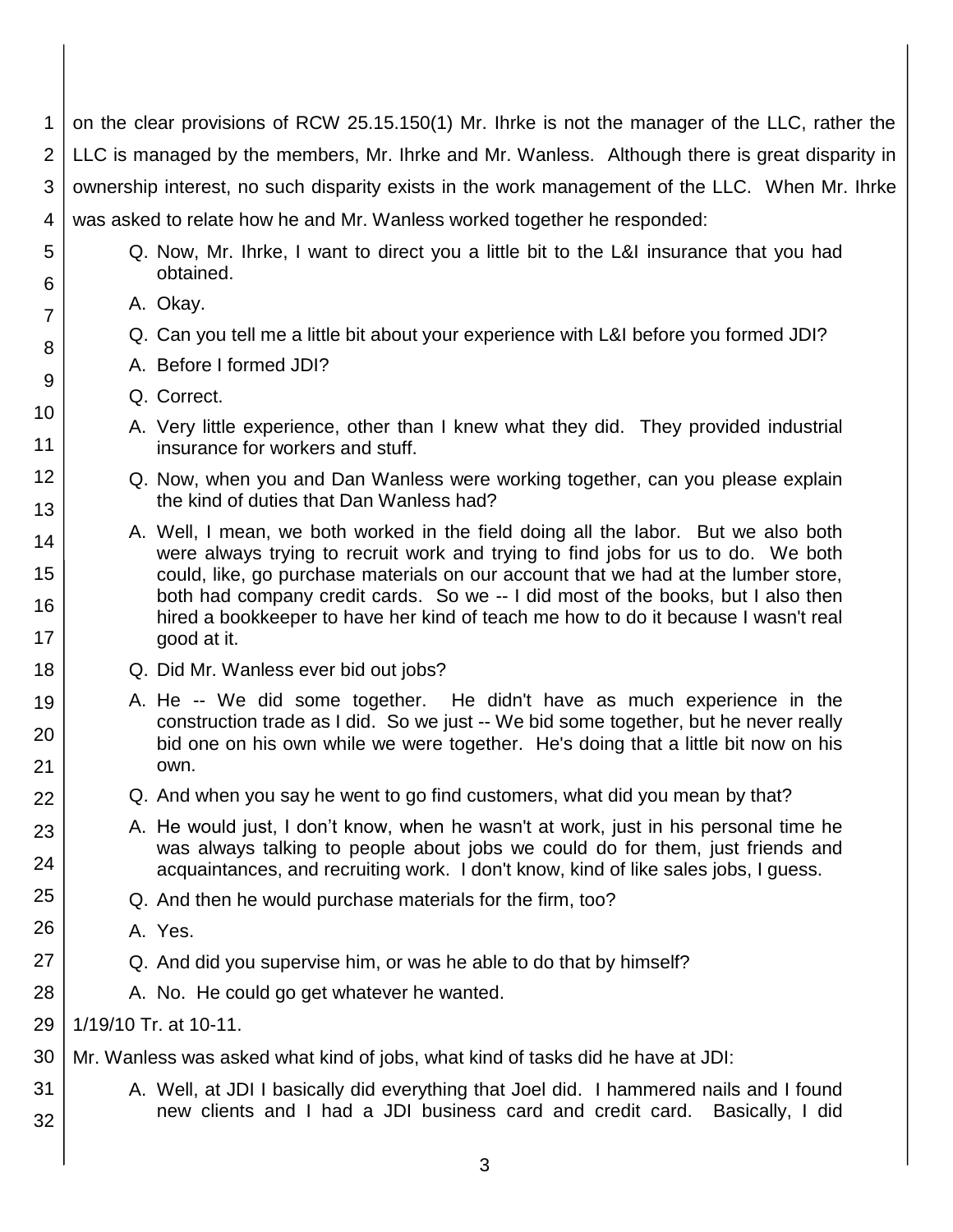everything that Joel did. But I never did any bid work. He always took care of the bids. It was an equal partnership, other than that, as far as duties were concerned.

Q. And what about making decisions?

A. Well, when it came to making decisions, we made all the decisions together.

1/19/10 Tr. at 18.

1

2

3

4

5

6

7

8

9

10

11

12

13

14

15

16

17 18

19

20

21

22

23

24

25

26

27

28

29 30

31

32

The record supports our determination that Joel Ihrke and Daniel Wanless, friends and construction workers, formed an LLC managed by member partners. Although they may not have performed all of the necessary work equally, they both performed all of the work some of the time. Both clearly had the power to contract for the LLC, had the ability and the power to bid and perform construction jobs, and shared in the work and profits. Both Joel Ihrke and Daniel Wanless were exempt from mandatory coverage under the provisions of RCW 51.12.020(5) and 13(a), as partners in a member-managed LLC.

The other issue raised by this appeal concerns the effective date of cancelation of elective coverage by JDI. Joel Ihrke and Daniel Wanless argue that elective coverage was terminated when the LLC filed its report for the fourth quarter and did not pay premiums for elective coverage. Jerold Billings, a litigation specialist for the Department of Labor and Industries, testified that for each quarter covered by the audit JDI filed reports and paid premiums in full. He stated in regard to the report for the third quarter of 2007:

A. No, they didn't stop paying premiums altogether. Their premium level went down significantly, but they continued to file and pay a report form during the entire audit period.

1/19/10 Tr. at 41-42.

On cross-examination Mr. Billings was asked about Exhibit 1N, the Application for Elective Coverage:

- Q. And what does that statement say?
- A. "I understand that the Department will terminate this coverage for failure to report or pay premiums and assessments."
- Q And if you look at Exhibit M, on August 3, 2007.
- A. Yes.
- Q. There's a line there which was read on direct: "If we do not receive it, if it is late, or if you do not pay in full, we must cancel your elective coverage."
- A. Yes.
- Q. How does that square away with your analysis that written notification had to be given to the Department?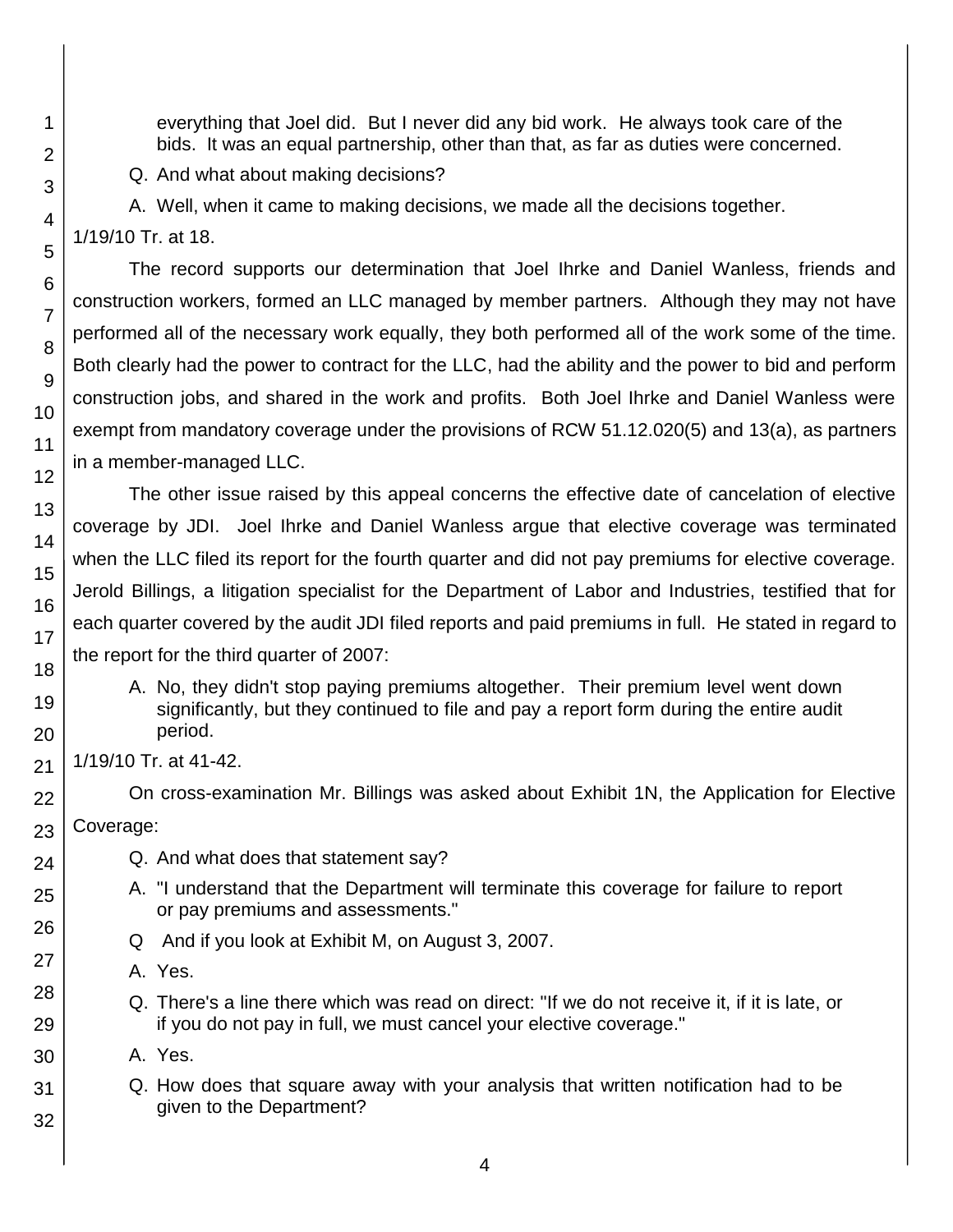1 2 3 4 5 6 7 8 9 A. Perfectly squares away. And let me explain why. This says that if we don't receive a quarterly report form, if it's late, or it's not paid in full, we'll cancel. In this particular case, that never happened. We continued to receive quarterly report forms. If you go back and look at Exhibit A, we received a report form for the fourth quarter of '07, the first quarter of '08 and the second quarter of '08 as evidenced by the premiums that were due from the employer report fees. So we have no way of knowing as an agency what premiums they're reporting because our report forms don't say that. They just say, what's your hours, here's your premiums, send it in. So until such time as we audit, we can't determine if what you've reported is correct or full or not. So in this case we continued to get a report form, it was paid in full on time, so we did not cancel the coverage. There's nothing in our file that says we canceled that covered until he contacted us in January and sent in the cancellation of coverage form.

10 1/19/10 Tr. at 54-55.

11

23

24

25

26

27

28

29

30

31

32

Exhibit 1N, signed by the partners, contains a clear statement that:

12 13 "I understand that the coverage will remain in effect until the department receives written notice of cancellation. Cancellation for sole proprietors, partners, or LLC members in 3A above is effective immediately upon receipt of written request."

14 The cancellation of elective coverage was received by the Department of Labor and Industries on

15 January 25, 2008, which is the effective date of cancellation.

16 17 18 19 20 21 22 After consideration of the Proposed Decision and Order, the firm's Petition for Review filed thereto, and a careful review of the entire record before us, we reverse the Department Notice and Order of Assessment dated August 6, 2009, and remand the matter to the Department to issue a Notice and Order of Assessment based on our determination that Mr. Wanless was exempt from mandatory coverage that determines elective coverage was canceled on January 25, 2008, reassesses premiums, penalties, and interest, if any, and to take such further action as is consistent with the facts and the law.

## **FINDINGS OF FACT**

1. On September 4, 2008, the Department issued a Notice and Order of Assessment No. 0469526, for taxes due and owing the State Fund in the amount of \$2,403.91 for the third quarter of 2007 through the second quarter of 2008, including penalties and interest. On October 1, 2008, J D I, LLC appealed the Notice of Assessment No. 0469526.

On October 17, 2008, the Department entered an order in which it held the Department order dated September 4, 2008, in abeyance. On October 21, 2008, the Board of Industrial Insurance Appeals, in Docket No. 08 19229, returned this case to the Department for further action.

On August 6, 2009, the Department, pursuant to RCW 51.48.131, modified Notice of Assessment No. 0469526 for taxes due and owing the State Fund in the amount of \$3,654.09, for the third quarter of 2007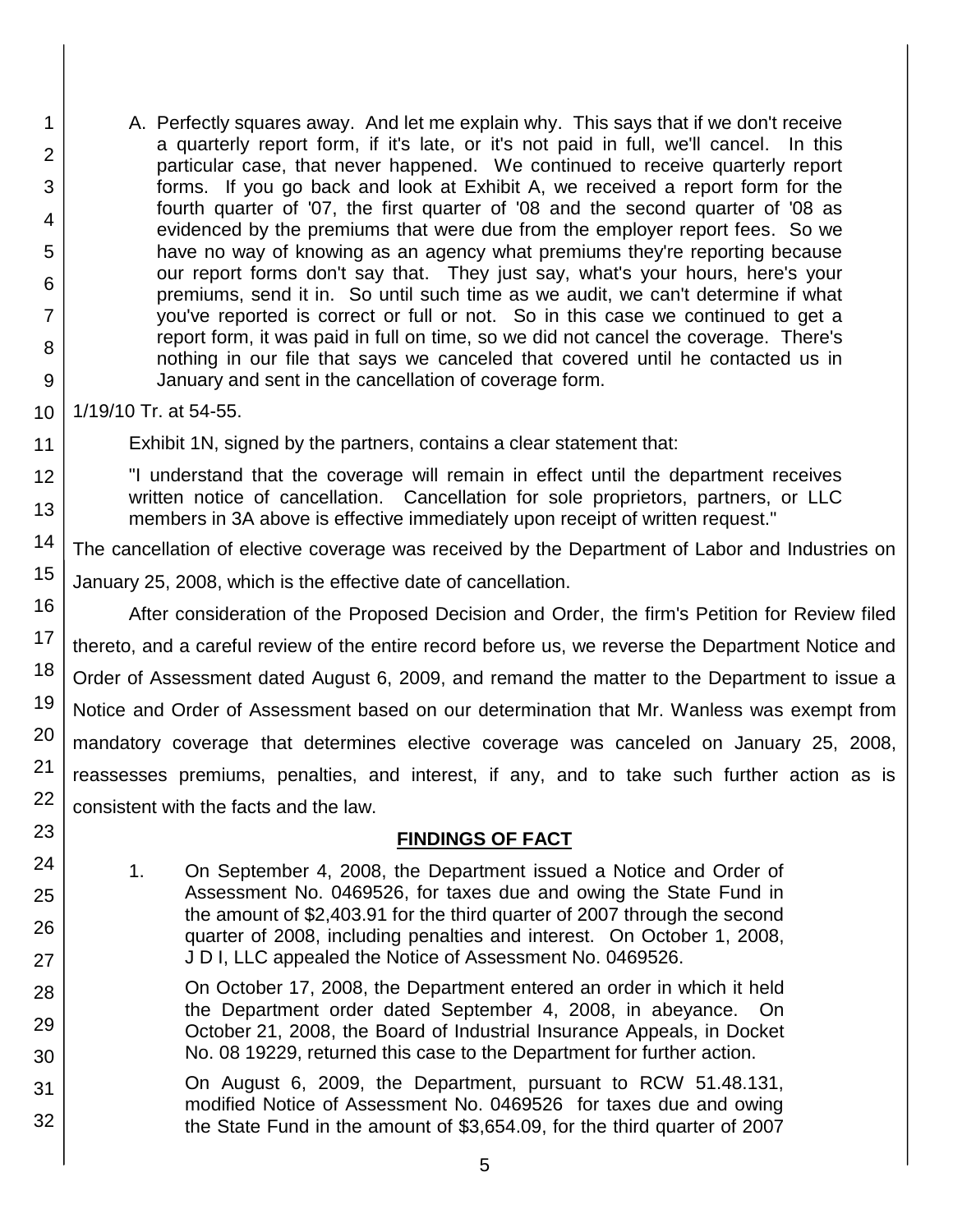through the second quarter of 2008, including penalties and interest. On August 24, 2009, J D I, LLC filed a Notice of Appeal with the Board of Industrial Insurance Appeals from the August 6, 2009 Department order. On September 2, 2009, J D I, through counsel, timely filed an amended appeal to the Department's August 6, 2009 order. On September 10, 2009, the Board issued an Order Granting Appeal under Docket No. 09 18829, and agreed to hear the appeal.

- 2. On July 1, 2006, Joel Ihrke and Daniel Wanless formed J D I, LLC as a limited liability company managed by members; the license for J D I, LLC was renewed annually through July 31, 2009.
- 3. Joel Ihrke and Daniel Wanless, as members of J D I, LLC, formed an association of two, a partnership in which they shared power to contract for the LLC, had the ability and the power to bid and perform construction jobs, and shared in the work and profits.
- 4. Joel Ihrke and Daniel Wanless, as members of J D I, LLC, a limited liability company managed by members, and a partnership, were exempt from mandatory coverage under the Act, during the second and third quarters of 2007, and the first and second quarters of 2008.
- 5. J D I elected coverage for the employments of Joel Ihrke and Daniel Wanless effective August 1, 2007, and cancelled elective coverage on January 25, 2008, when it filed a Cancellation of Elective Coverage form with the Department of Labor and Industries.

#### **CONCLUSIONS OF LAW**

- 1. The Board of Industrial Insurance Appeals has jurisdiction over the parties to and the subject matter of this appeal.
- 2. Joel Ihrke and Daniel Wanless were exempt from mandatory coverage by the provisions of RCW 51.12.020(13)(a) and RCW 51.12.020(5) as members of a partnership conducted by a member managed LLC.
- 3. J D I, LLC terminated elective coverage within the meaning of RCW 51.12.110 for Joel Ihrke and Daniel Wanless effective January 25, 2008.
- 4. The order of the Department of Labor and Industries dated August 6, 2009, is incorrect and is reversed and the matter remanded to the Department to issue a Notice and Order of Assessment for JDI LLC, for the period of the third quarter of 2007 through the second quarter of
- 1 2 3 4 5 6 7 8 9 10 11 12 13 14 15 16 17 18 19 20 21 22 23 24 25 26 27 28 29 30 31 32